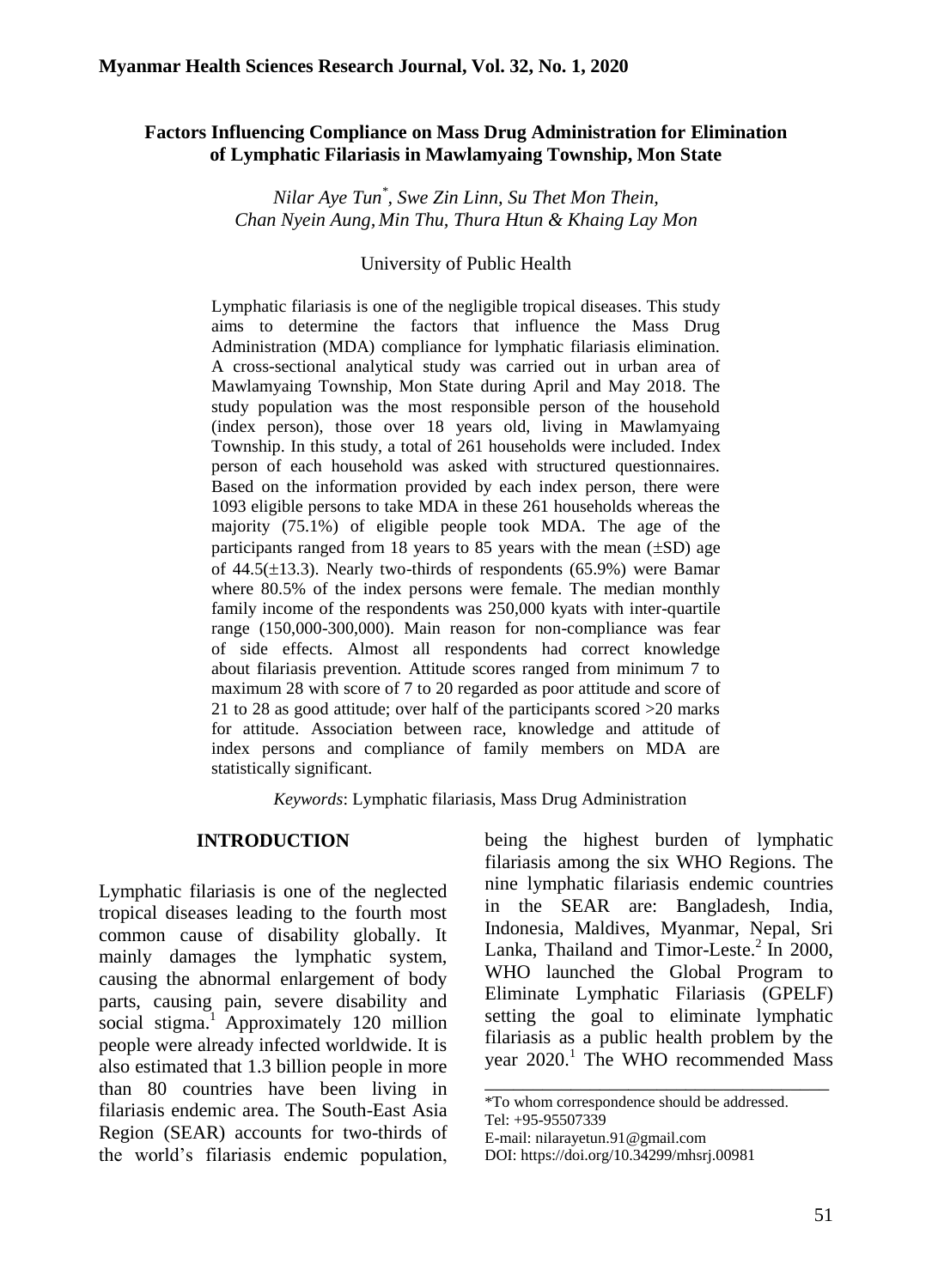Drug Administration (MDA) as preventive chemotherapy strategy for lymphatic filariasis elimination as the transmission cycle can be interrupted when MDA is conducted annually for 4-6 years with effective coverage in filarial endemic area. MDA program is intended to involve all eligible persons living in all endemic areas with one of the following 3 regimens of safe, anthelminthic medicines: diethylcarbamazine plus albendazole (DA) in entire at-risk population; ivermectin plus albendazole (IA) in areas co-endemic for onchocerciasis; or albendazole preferably twice yearly in areas co-endemic for loiasis.<sup>3</sup>

In 2000, Myanmar had initiated WHO collaborative Global Programme to Eliminate Lymphatic Filariasis (GPELF) and Ministry of Health established the National Plan to Eliminate Lymphatic Filariasis (NPELF). This strategy was intended to eliminate lymphatic filariasis in 2020 (i.e. less than 1/1000 population) through Mass Drug Administration (MDA) using 2 drugs: Diethylcarbamazine and Albendazole (DA). MDA was started in 10 townships in Magwe Region as a pilot project in  $2001<sup>4</sup>$ 

The MDA campaign was introduced in 2013 and designed for 5 years. Pregnant women, children under 2 year-old, and the severely ill persons are ineligible for MDA administration. 3

In 2016, Myanmar became one of the countries where MDA program was scaled up to all endemic districts. According to the MOHS, 31 million people were reported to receive MDA by 36 implementation units in 2016, achieving 100% geographical coverage, 85% program coverage and 88.5% national coverage.<sup>5</sup>

This study was conducted in Mawlamyaing township, Mon State. This is because Mon State was at the second lowest MDA compliance (94.3%) in Myanmar and Mawlamyaing was the lowest among all townships of Mon State with  $88.4\%$ .<sup>5</sup>

In fact, the success of a MDA program depends on the achievement of high coverage and good compliance in each of the implementation units. This study was mainly conducted to explore the factors that influence the compliance on MDA for lymphatic filariasis elimination. In this study, knowledge and attitudes on lymphatic filariasis among the study population, proportion of drug compliance among the residents and the reasons for not taking the MDA drugs were identified as well. By determining these factors, the ways to achieve elimination of lymphatic filariasis could be explored.

# **MATERIALS AND METHODS**

## *Study design*

A community-based cross-sectional analytical study was conducted.

## *Study area and periods*

The study was conducted during April and May 2018. Mon State was purposively selected because it was the second lowest compliance on MDA program in  $2016<sup>5</sup>$ . The reason for conducting this study in Mawlamyaing Township was that it had the lowest MDA compliance in 2016 among all the townships of Mon State.<sup>5</sup>

### *Sampling*

Required sample size for this study was determined by using the proportion of good compliance on MDA (63.1%) from a 2016 study done in Mandalay Region by Ei Ei Win, at 95% confidence interval  $(z=1.96)$ <sup>6, 7</sup> The minimum required sample size was 250. In order to compensate information loss to incomplete data, a total of 261 participants were interviewed in this study. In order to participate in this study, the study population must be at least 18 years old and had been residing in Mawlamyaing Township for at least 6 months. Critically ill people, either physically or mentally, were excluded from this study. Those over 18 years old as well as the most responsible person of each household, so called the index person were given informed consent. Once the willing participants were well-informed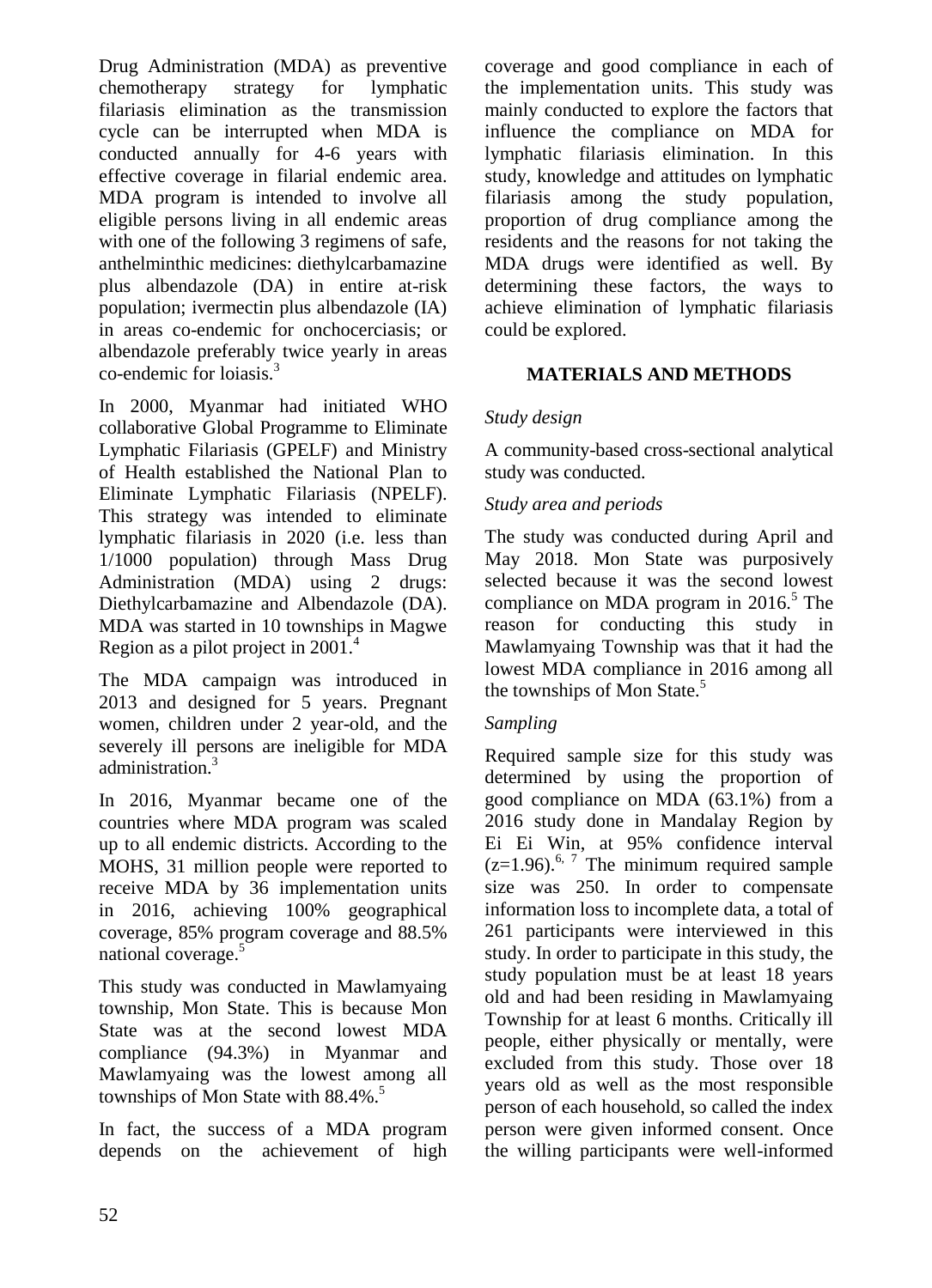of the study purpose and signing the written informed consent, they were interviewed by using semi-structured questionnaires.

There are thirty-two wards in urban area of Mawlamyaing Township. Five wards of Mawlamyaing Township were selected by simple random sampling choosing fifty-two households from each ward. Then, households were selected by systematic sampling method by using sampling frame. When the selected household was not occupied by the index person at that time, the right adjacent household was selected.

## *Data collection methods and tools*

Data was collected by face to face interview with pretested structured questionnaires in Myanmar language. The questionnaires were developed from literature review.<sup>6, 10, 11</sup> All the questions were pretested on 24 respondents in Yangon, checking the appropriateness for the study and convenience for the participants to answer. It was a total of 30 minutes required for each participant to answer all the questionnaires.

### *Data management and statistical analysis*

After data collection, data checking was done daily for completeness and consistencies. Data entry was done by SPSS 22.0 software and after checking the missing data and inconsistencies, exploratory data analysis was performed. Then, for descripttive data analysis, frequency and percentage was calculated for categorical variables, mean (standard deviation) for normally istributed continuous variables, and median (inter quartile range) for continuous data without normal distribution. For statistical analysis, Chi-square test was used to examine the associated factors on MDA compliance. A p value of less than 0.05 was set as a cut-off point for statistically significant association.

### *Ethical consideration*

Before data collection, ethical clearance was taken from the Institutional Review Board of University of Public Health with UPH-IRB (2018/MPH-G/3). The individual respondents participated in this research voluntarily giving consent by signing consent form with the approval signs. Names of the participants were not included in the data collection. All the data were kept under strict confidentiality and will be destroyed one year after the research. All data files were protected by password.

#### **RESULTS**

The age distribution of the index person ranged from 18 to 85 years with the mean  $(\pm SD)$  age of 44.5( $\pm$ 13.3 years), nearly 80 percent of them being female. One-fifth of the index persons were Mon. About 18 percent of respondents were above high school level.

Among 261 respondents, just over one-tenth of the study population (11.9%) knew the causal agent as parasites. However, the overwhelming majority (88.1%) stated that lymphatic filariasis (LF) could be transmitted by the bite of mosquitoes. *Culex* was named as the vector for LF by only 12.9% of them. Nonetheless, nearly 80% of the respondents could answer the breeding places of *Culex* mosquitoes.

Majority of the respondents (79.3%) answered that lymphatic filariasis could be curable in early stage. Almost all respondents (96.6%) answered that lymphatic filariasis could be preventable through MDA (98.4%) and by mosquito control (92.1%). Almost all (99.6%) of the index persons had ever heard about MDA program, getting information from health care providers (81.9%), visual media (32.3%), neighborhoods, friends and relatives (24.2%), community leaders (7.3%) and printed media (6.5%), respectively.

Regarding the total knowledge scoring, from minimum 0 to maximum 27, giving 1 mark for each correct response and 0 for each incorrect response, two-third of the respondents scored below 60% of maximum score ( $\leq 16$  marks). Their knowledge score ranged from 1 to 25 with the mean  $(\pm SD)$ score of  $13.9(\pm 4.1)$  and median score 14.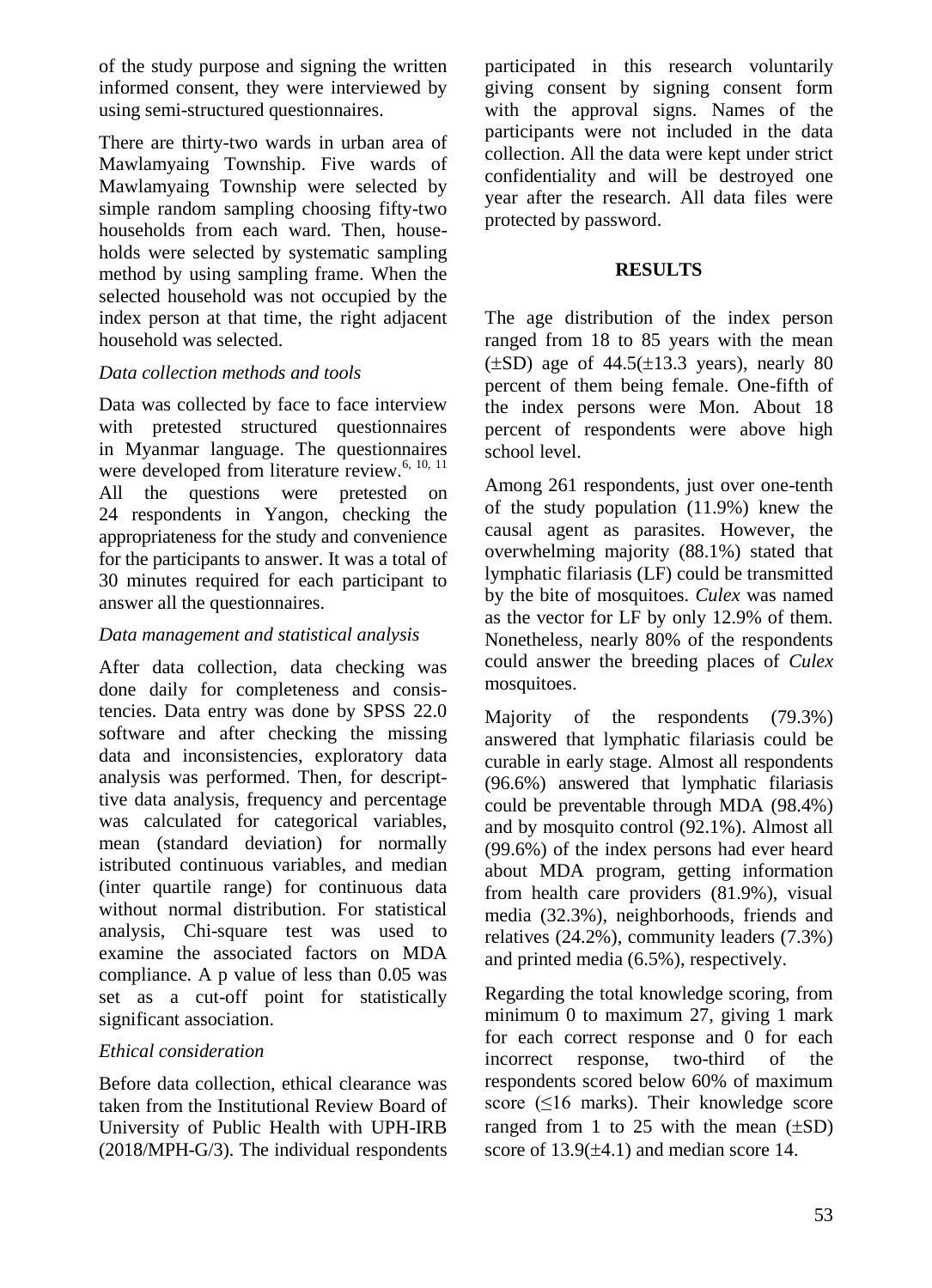Attitudes towards LF and MDA were studied by 7 statements using Likert's type scale with minimum 7 and maximum 28. Those who scored 7 to 20 are regarded as having poor attitude and 21-28 as good attitude. Mean  $(\pm SD)$  score was  $21.5(\pm 2.3)$ , with the median 21. More than half of the respondents (54.8%) scored above 20 marks.

Half (50.6%) of the respondents agreed and nearly a quarter (23.4%) of the respondents strongly agreed that filariasis can occur in community. Nearly half (45.6%) of respondents agreed and 18.8% strongly agreed the statement "I can get filariasis". Over half (52.9%) of the respondents agreed and nearly half (43.7%) strongly agreed that MDA can prevent filariasis. Half of the respondents accepted that filariasis is socially stigmatized disease. Half (49%) of the respondents disagreed and one-third (33%) of the respondents strongly disagreed the statement "Other people can think that I have filariasis because of taking MDA". Most of the respondents (50.2% agreed and 47.1% strongly agreed) accepted that MDA program has to be successful for elimination of filariasis and it should be continued.

On receiving MDA drugs for this year, the overwhelming majority (93.8%) received them, mostly by home delivery. Over 60% of the respondents received MDA through health care providers. Most of the respondents (77%) were aware of MDA prior to and during drug distribution with the information received by means of door-todoor (74.7%) and loudspeakers (37.6%).

There were 1,325 household members in 261 households of this study. In accordance with the answers from each index person, at the time of MDA drug distribution, there were 70 individuals under two years, 24 pregnant women, 149 with comorbid conditions, or using other medications or severely ill, where some individuals had both of the contraindications towards MDA. Therefore, a total of 232 people were ineligible to take MDA at that time. Then, among all 1093 eligible individuals, 821 (75.1%) took MDA (Figure 1).



Fig. 1. Proportion of family members who took MDA among the eligible persons in Mawlamyaing, 2018(n=1325 individuals from 261 households)

As for compliance status of household level, no household member among the 17.2% of households with eligible persons took MDA. Only some household member among the 22.6% of households with eligible persons took MDA while all of the household members among the 60.2% households with eligible persons took MDA.



Fig. 2. Distribution of reasons for not taking MDA drugs in Mawlamyaing, 2018

When the reasons for the non-compliance have been explored, half of the respondents (53.1%) in this study did not take MDA due to fear of side effects, which became the major factor towards MDA compliance status, which was later followed by "not receiving MDA drugs" and "unknown reason" by (14%) each. Other reasons were the respondents considered themselves as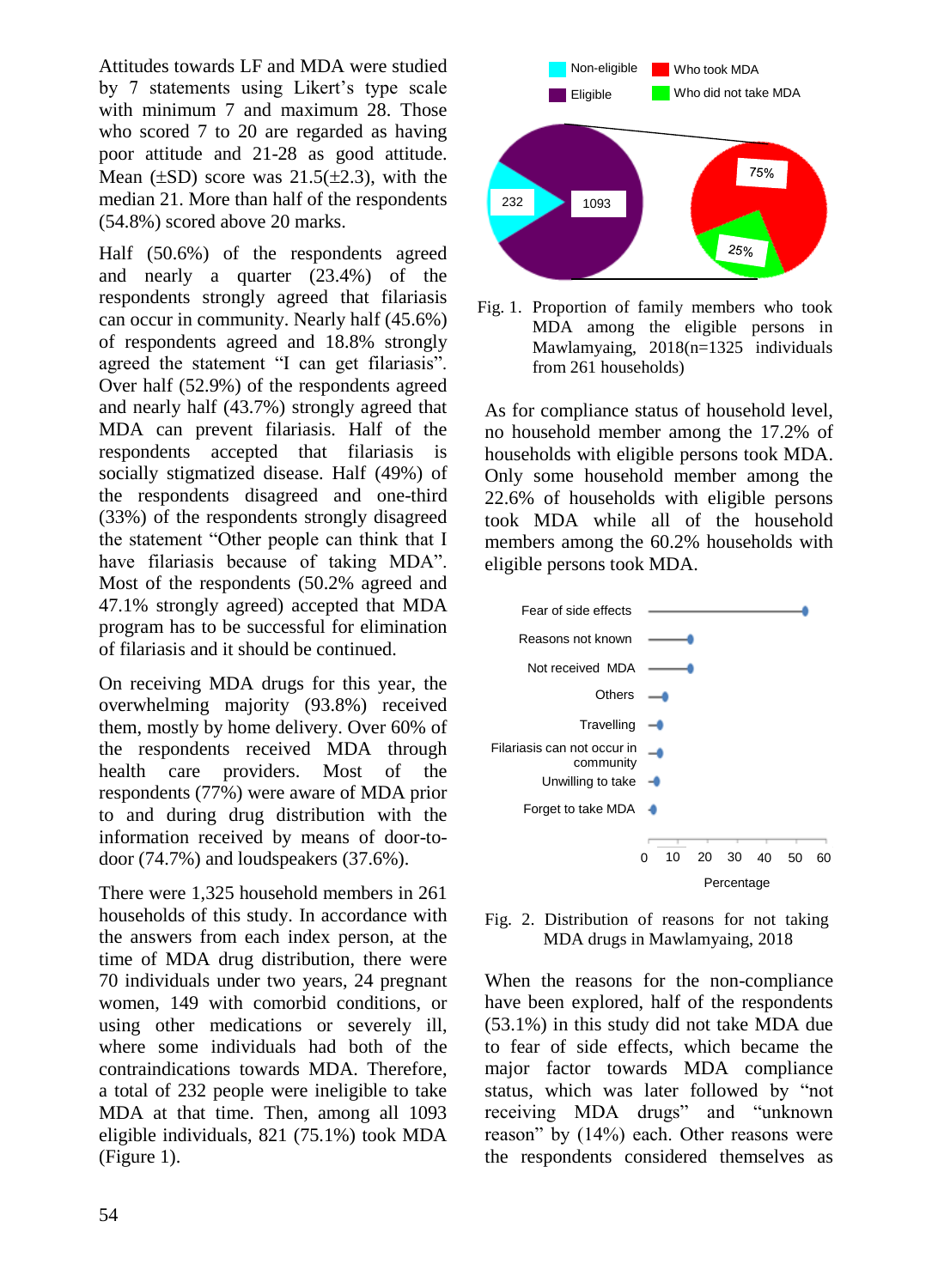ineligible persons or they were dictated by the most powerful family member not to take it (Figure 2).

Table. 1. Association between socio-demographic characteristics of index person and MDA compliance of their household members in Mawlamyaing, 2018

| Variables                              | All and<br>some<br>com-<br>pliances<br>$n\frac{9}{6}$ | Non-<br>com-<br>pliances<br>n (%) | Total<br>$n\%$             | Chi-<br>р<br>square value |  |  |  |
|----------------------------------------|-------------------------------------------------------|-----------------------------------|----------------------------|---------------------------|--|--|--|
| 4.975 0.291<br>Age group (year)        |                                                       |                                   |                            |                           |  |  |  |
| $30$                                   | 20(74.1)                                              | 7(25.9)                           | 27(100)                    |                           |  |  |  |
| 30-39                                  | 70(89.7)                                              | 8(10.3)                           | 78(100)                    |                           |  |  |  |
| 40-49                                  | 51(78.5) 14(21.5)                                     |                                   | 65(100)                    |                           |  |  |  |
| 50-59                                  | 44(83.0)                                              | 9(17.0)                           | 53(100)                    |                           |  |  |  |
| ≥60                                    | 31(81.6)                                              | 7(18.4)                           | 38(100)                    |                           |  |  |  |
| Race                                   |                                                       |                                   |                            | 7.004 0.03*               |  |  |  |
| Bamar                                  | 150(87.2) 22(12.8) 172(100)                           |                                   |                            |                           |  |  |  |
| Mon                                    | 37(74.0) 13(26.0) 50(100)                             |                                   |                            |                           |  |  |  |
| Others                                 | 29(74.4) 10(25.6)                                     |                                   | 39(100)                    |                           |  |  |  |
| Gender                                 |                                                       |                                   |                            | 0.249 0.618               |  |  |  |
| Male                                   | 41(80.4) 10(19.6) 51(100)                             |                                   |                            |                           |  |  |  |
| Female                                 | 175(83.3) 35(16.7) 210(100)                           |                                   |                            |                           |  |  |  |
| Marital status                         |                                                       |                                   |                            | 3.653 0.161               |  |  |  |
| Single                                 | 29(72.5)                                              | 11(27.5)                          | 40(100)                    |                           |  |  |  |
| Married                                | 172(84.3) 32(15.7) 204(100)                           |                                   |                            |                           |  |  |  |
| Divorce/                               | 15(88.2) 2(11.8)                                      |                                   | 17(100)                    |                           |  |  |  |
| Widow                                  |                                                       |                                   |                            |                           |  |  |  |
| Education                              |                                                       |                                   |                            | 2.126 0.547               |  |  |  |
| Up to                                  | 64(86.5) 10(13.5) 74(100)                             |                                   |                            |                           |  |  |  |
| primary<br>Middle                      |                                                       | 62(84.9 11(15.1) 73(100)          |                            |                           |  |  |  |
| school                                 |                                                       |                                   |                            |                           |  |  |  |
| High school                            |                                                       | 53(79.1) 14(20.9) 67(100)         |                            |                           |  |  |  |
| Above high                             |                                                       | 37(78.7) 10(21.3)                 | 47(100)                    |                           |  |  |  |
| school                                 |                                                       |                                   |                            |                           |  |  |  |
| Occupation                             |                                                       |                                   |                            | 3.522 0.172               |  |  |  |
| Dependent/ 101(78.9) 27(21.1) 128(100) |                                                       |                                   |                            |                           |  |  |  |
| student/                               |                                                       |                                   |                            |                           |  |  |  |
| house-wife                             |                                                       |                                   |                            |                           |  |  |  |
| Own                                    |                                                       | 75(84.3) 14(15.7) 89(100)         |                            |                           |  |  |  |
| business                               |                                                       |                                   |                            |                           |  |  |  |
| Manual                                 | 40(90.9)                                              | 4(9.1)                            | 44(100)                    |                           |  |  |  |
| worker/                                |                                                       |                                   |                            |                           |  |  |  |
| private/                               |                                                       |                                   |                            |                           |  |  |  |
| gov staff                              |                                                       |                                   |                            |                           |  |  |  |
| Income level (kyats)                   |                                                       |                                   |                            | 2.608 0.271               |  |  |  |
| <150000                                |                                                       | 21(75.0) 7(25.0)                  | 28(100)                    |                           |  |  |  |
| 150000-                                | 132(81.5) 30(18.5) 162(100)                           |                                   |                            |                           |  |  |  |
| 300000                                 |                                                       |                                   |                            |                           |  |  |  |
| >300000                                | 53(88.3)                                              | 7(11.7)                           | 60(100)                    |                           |  |  |  |
| Family member                          | 0.18<br>0.914                                         |                                   |                            |                           |  |  |  |
| $<$ 5                                  |                                                       |                                   | 97(82.2) 21(17.8) 118(100) |                           |  |  |  |
| 5-7                                    |                                                       |                                   | 98(83.8) 19(16.2) 117(100) |                           |  |  |  |
| >7                                     | 21(80.8)                                              | 5(19.2)                           | 26(100)                    |                           |  |  |  |

\*statistically significant

In terms of socio-demographic characteristics, race of index person was found to be statistically significantly associated with the household compliance on MDA (Table 1).

Table. 2. Association between Knowledge level, Attitude level of index person and MDA compliance of household in Mawlamyaing, 2018

|                 | All and some<br>Variables compliances compliances<br>$n\frac{9}{6}$ | Non-<br>$n\frac{9}{6}$ | Total Chi-   | n(%) square value | р              |
|-----------------|---------------------------------------------------------------------|------------------------|--------------|-------------------|----------------|
| Knowledge score |                                                                     |                        |              |                   | 5.039 $0.025*$ |
| >16             | 64<br>(91.4)                                                        | 6<br>(8.6)             | 70<br>(100)  |                   |                |
| ≤16             | 152<br>(79.6)                                                       | 39<br>(20.4)           | 191<br>(100) |                   |                |
| Attitude score  |                                                                     |                        |              |                   | 4.801 0.028*   |
| >20             | 125<br>(87.4)                                                       | 18<br>(12.6)           | 143<br>(100) |                   |                |
| $7 - 20$        | 91<br>(77.1)                                                        | 27<br>(22.9)           | 118<br>(100) |                   |                |

\*statistically significant

Statistically significant associations were found between knowledge, and attitude level of the index person and MDA compliance of households (Table 2).

#### **DISCUSSION**

In this study, Bamar respondents showed higher compliance (87.2%) compared to Mon (74%) and other races (74.4%).

The overwhelming majority of 88.1% and 96.5% of the respondents had correct knowledge about transmission and prevention of filariasis, which were higher than previous studies done in Chan-Aye-Thar-San Township in 2016 (66.4% and 80%), and in India in 2013 (15.3% and 17.6%).<sup>6, 8</sup> Moreover, most (81.9%) of respondents mentioned the healthcare providers as the source of information in this study with half (50%) and 22%, in Mandalay and Peninsular Malaysia studies, respectively.<sup>6, 9</sup> It was also observed that almost all respondents (99.9%) were aware of the MDA program, which is far higher than that of Peninsular Malaysia study  $(35.2\%)$ .<sup>9</sup> This study population had better knowledge and awareness of the MDA program when compared with the previous studies done in India, 2013 and in Mandalay,  $2016^{6}$ , <sup>8</sup> This was because it was three months prior to our study that the MDA drug distribution had been carried out in Mawlamyaing township.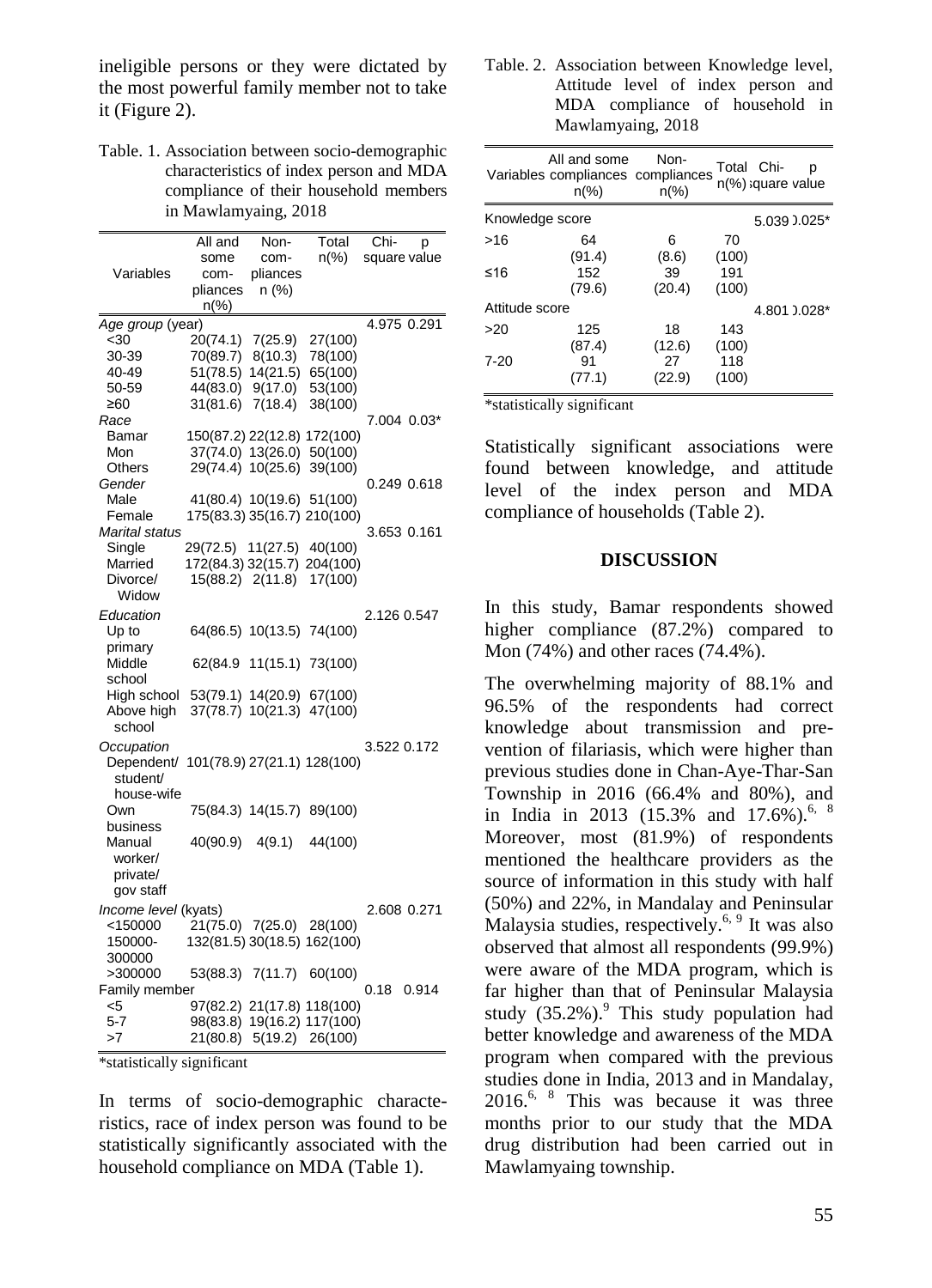On the other hand, regarding the non-eligible criteria for taking MDA, well over one-third (37.2%) of the participants answered pregnancy and a quarter (24.9%) of the participants knew under 2 years children as noneligible for taking MDA. Therefore, health care providers should educate to the whole community about the contraindications of the MDA drugs.

In this study, 91.4% of the respondents with high knowledge score (>16 marks) had compliance. Likewise, in the studies done in Magway and in Sagaing, these studies consistently showed that respondents with high knowledge score consumed or accepted the drugs more than those respondents with low knowledge score did. $^{10, 11}$  Furthermore, there was also significant association between attitude score of index person and compliance of MDA drugs by their eligible family members. Similarly, attitude was associated with MDA compliance in the previous studies done in Magway and in Indonesia. $10, 12$  On account of this, when the index persons had better knowledge and greater attitude level towards lymphatic filariasis and MDA program, they were more likely to encourage his or her family. In that way, compliance is improved.

When the compliance status of household on MDA was observed, it is nearly one-fifth of our study population that no household member among the households with eligible persons took MDA. All of the household members among the 60.2% of households with eligible persons took MDA in our study. The compliance rate from previous studies were 63.1% among 263 individuals in Chan-Aye-Thar-San Township, 70.1% among 603 individuals in India study, and 85.3% among 2859 individuals in Egypt study.<sup>6, 8, 13</sup>

The reason why the compliance status of this study varied from other studies could be due to geographical difference and different socio-demographic characteristics of study population. Unlike the other studies, the compliance status in this study was calculated at the household level based on the answers from the index persons, not from each

individual household member. Perhaps this could lead to information bias.

Compliance status of the whole Mawlamyaing Township was reported to be 94.6%, however, this study revealed compliance rate as 75.1% which is the interviewed data.<sup>5</sup> Although MOHS reported data on compliance of Mawlamyaing included both urban and rural areas, this study was carried out only in urban area. This could be root cause of different results. When the reasons for nonconsumption of MDA were explored, fear of side effects and lack of detailed explanation about how and who should take MDA, and no information where to seek help if any adverse effect occurs were emphasized as the fundamental causes of their non-compliance. Some reasons also include travelling (not at home at the time of drug distribution) and unwillingness to take. Similar reasons were also found in India, in Sri Lanka.<sup>8, 14</sup>

Interestingly, very few people in this study stated that they were dictated by the most powerful family member not to take the MDA drugs. Thus, healthcare providers should educate the importance and advantages of taking MDA, the major and minor side effects of MDA, information about proper care for those who suffered side effects.

## *Conclusion*

The study noted that the relationship between knowledge and compliance of MDA drugs, attitude level and MDA compliance were statistically significant. With regard to reason for non-compliance of MDA drugs, it was indicated that fear of side effects as the main reason. Since the study was done only in urban area of Mawlamyaing Township, Mon State, similar studies are required to be carried out in other states and regions to identify the barriers to MDA compliance among the community for the elimination of lymphatic filariasis.

## *Competing interests*

The authors declare that they have no competing interests.